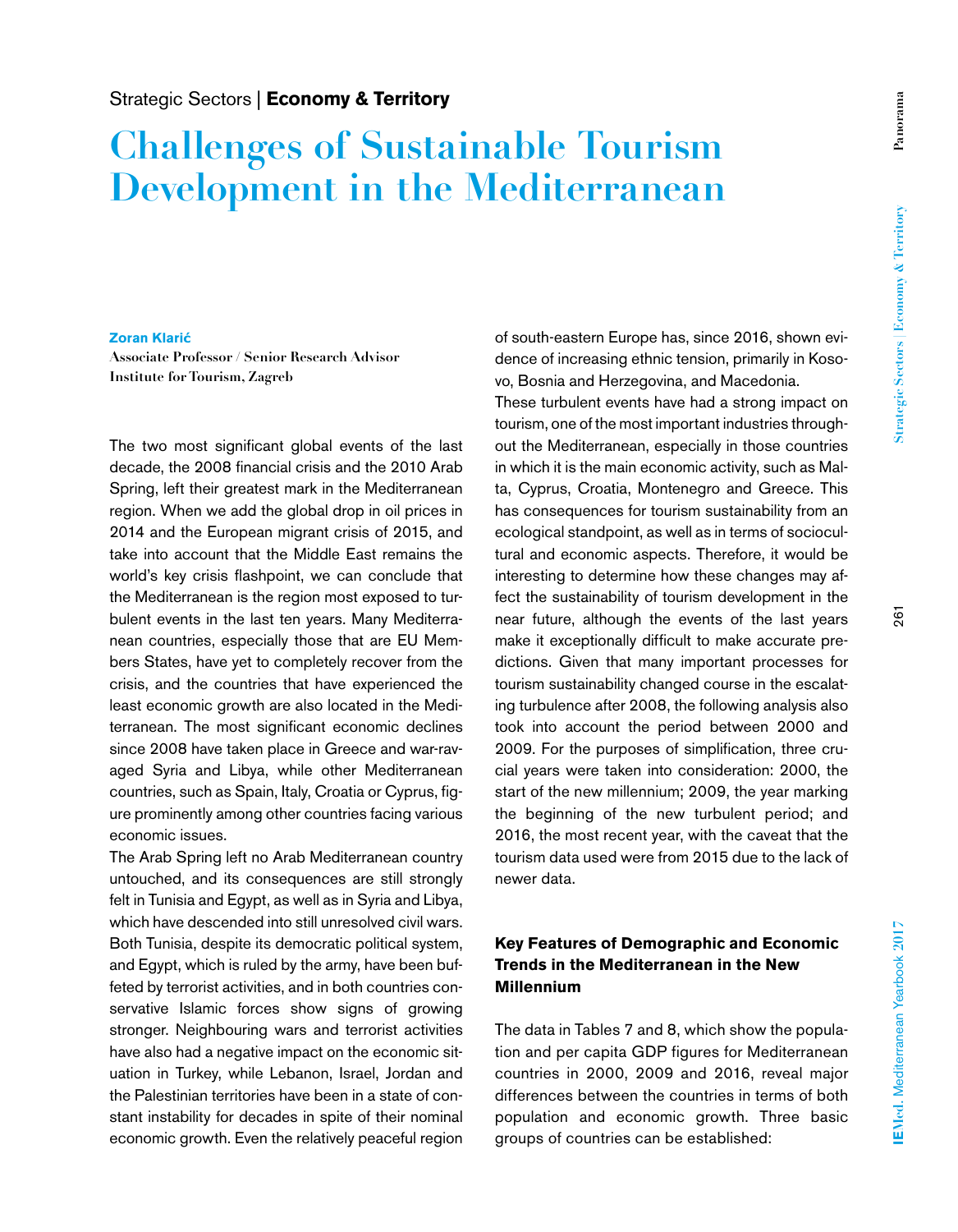| Country                              | Area in   | Population in 000 |         |         | <b>Population</b><br>per sq km | Change %  |           |           |  |  |
|--------------------------------------|-----------|-------------------|---------|---------|--------------------------------|-----------|-----------|-----------|--|--|
|                                      | sq km     | 2000              | 2009    | 2016    | 2016                           | 2000-2009 | 2009-2016 | 2000-2016 |  |  |
| Albania                              | 28,748    | 3,490             | 3,640   | 3,039   | 105.7                          | 4.3       | $-16.5$   | $-12.9$   |  |  |
| Algeria                              | 2,381,741 | 31,194            | 34,178  | 40,264  | 16.9                           | 9.6       | 17.8      | 29.1      |  |  |
| Bosnia and Herzegovina               | 51,197    | 3,836             | 4,613   | 3,862   | 75.4                           | 20.3      | $-16.3$   | 0.7       |  |  |
| Croatia                              | 56.594    | 4,282             | 4.489   | 4,314   | 76.2                           | 4.8       | $-3.9$    | 0.7       |  |  |
| Cyprus                               | 9,251     | 758               | 797     | 1,206   | 130.4                          | 5.1       | 51.3      | 59.1      |  |  |
| Egypt                                | 1,001,449 | 68,360            | 83,083  | 94,667  | 94.5                           | 21.5      | 13.9      | 38.5      |  |  |
| France                               | 551,695   | 59,330            | 62,151  | 62,814  | 113.9                          | 4.8       | 1.1       | 5.9       |  |  |
| Greece                               | 131,957   | 10,602            | 10,737  | 10,773  | 81.6                           | 1.3       | 0.3       | 1.6       |  |  |
| Israel <sup>1</sup>                  | 20,770    | 5,664             | 7,047   | 8,175   | 393.6                          | 24.4      | 16.0      | 44.3      |  |  |
| Italy                                | 301,338   | 57,634            | 58,126  | 62,008  | 205.8                          | 0.9       | 6.7       | 7.6       |  |  |
| Jordan                               | 89,342    | 4,999             | 6,343   | 8,185   | 91.6                           | 26.9      | 29.0      | 63.7      |  |  |
| Lebanon                              | 10.452    | 3,578             | 4,017   | 6,238   | 596.8                          | 12.3      | 55.3      | 74.3      |  |  |
| Libya <sup>2</sup>                   | 1,759,540 | 5,115             | 6,310   | 6,542   | 3.7                            | 23.4      | 3.7       | 27.9      |  |  |
| Macedonia                            | 25,713    | 2,041             | 2,067   | 2,100   | 81.7                           | 1.3       | 1.6       | 2.9       |  |  |
| Malta                                | 316       | 392               | 405     | 415     | 1,313.3                        | 3.3       | 2.5       | 5.9       |  |  |
| Montenegro <sup>3</sup>              | 13,812    | 680               | 672     | 645     | 46.7                           | $-1.2$    | $-4.0$    | $-5.1$    |  |  |
| Morocco                              | 446,550   | 30,122            | 34,859  | 33,656  | 75.4                           | 15.7      | $-3.5$    | 11.7      |  |  |
| Palestinian territories <sup>4</sup> | 6,242     | 3,330             | 4,200   | 4,837   | 774.9                          | 26.1      | 15.2      | 45.3      |  |  |
| Portugal                             | 92,212    | 10,048            | 10,708  | 10,834  | 117.5                          | 6.6       | 1.2       | 7.8       |  |  |
| Serbia <sup>5</sup>                  | 77,474    | 7,498             | 7,379   | 7,144   | 92.2                           | $-1.6$    | $-3.2$    | $-4.7$    |  |  |
| Slovenia                             | 20,273    | 1,928             | 2,006   | 1,978   | 97.6                           | 4.0       | $-1.4$    | 2.6       |  |  |
| Spain                                | 505,370   | 39,997            | 40,525  | 48,564  | 96.1                           | 1.3       | 19.8      | 21.4      |  |  |
| Syria                                | 185,180   | 16,306            | 20,178  | 17,185  | 92.8                           | 23.7      | $-14.8$   | 5.4       |  |  |
| Tunisia                              | 163,610   | 9,593             | 10,486  | 11,135  | 68.1                           | 9.3       | 6.2       | 16.1      |  |  |
| Turkey                               | 783,562   | 65,667            | 76,806  | 80,275  | 102.4                          | 17.0      | 4.5       | 22.2      |  |  |
| <b>TOTAL</b>                         | 8,714,388 | 446.444           | 497,831 | 530,855 | 60.9                           | 11.5      | 6.6       | 18.9      |  |  |

Including the population of East Jerusalem and the Golan Heights.<sup>2</sup> Population data are for the year 2015 instead of 2016.<sup>3</sup> For the year 2000, population data were taken from the 2003 census.<sup>4</sup> Including Israeli settlers in the West Bank. <sup>5</sup> For the year 2000, population date were taken from the 2002 census.<br>Sources: CIA, The World Factbook 2001, 2010 and 2017, www.cia.gov/library/publications; City Popu

ns: City Population, *Population Statistics for Countries, Administrative Areas, Cities and Agglomerations, www.city* population.de/.

- a) Western European Mediterranean EU Member States, primarily Spain, France and Italy: These countries have, for the most part, experienced modest, but constant economic growth based on very low or negative population growth, which, in turn, is the consequence of higher economic development and immigration, mostly from other EU Member States and non-EU Mediterranean countries. The somewhat higher population growth in some countries, especially Spain, is largely due to the conversion of holiday homes into permanent residences for older people from developed European countries, primarily Germany and the United Kingdom.
- b) Eastern European Mediterranean countries: These countries have mostly seen their populations drop as a result of rising living standards and the corresponding decline in the number of children per family. Another reason is emigration due to the lack of quality employment,

mostly to developed countries in the EU. This is especially true for poorly developed countries that are not EU Member States and have not started the accession process: Bosnia and Herzegovina, Albania, and Kosovo. However, other countries have also seen a decrease in the number of inhabitants or minimal population growth, including the three most developed EU Member States in the region, Greece, Slovenia and Croatia.

c) Asian and African Mediterranean countries: These mostly moderately developed countries have for the most part experienced strong population growth based on high birth rates, with the highest overall growth being registered in Lebanon and Jordan, countries that have received an influx of refugees from neighbouring regions scoured by war. Somewhat lower growth is seen in those countries that have witnessed robust economic growth in the new mil-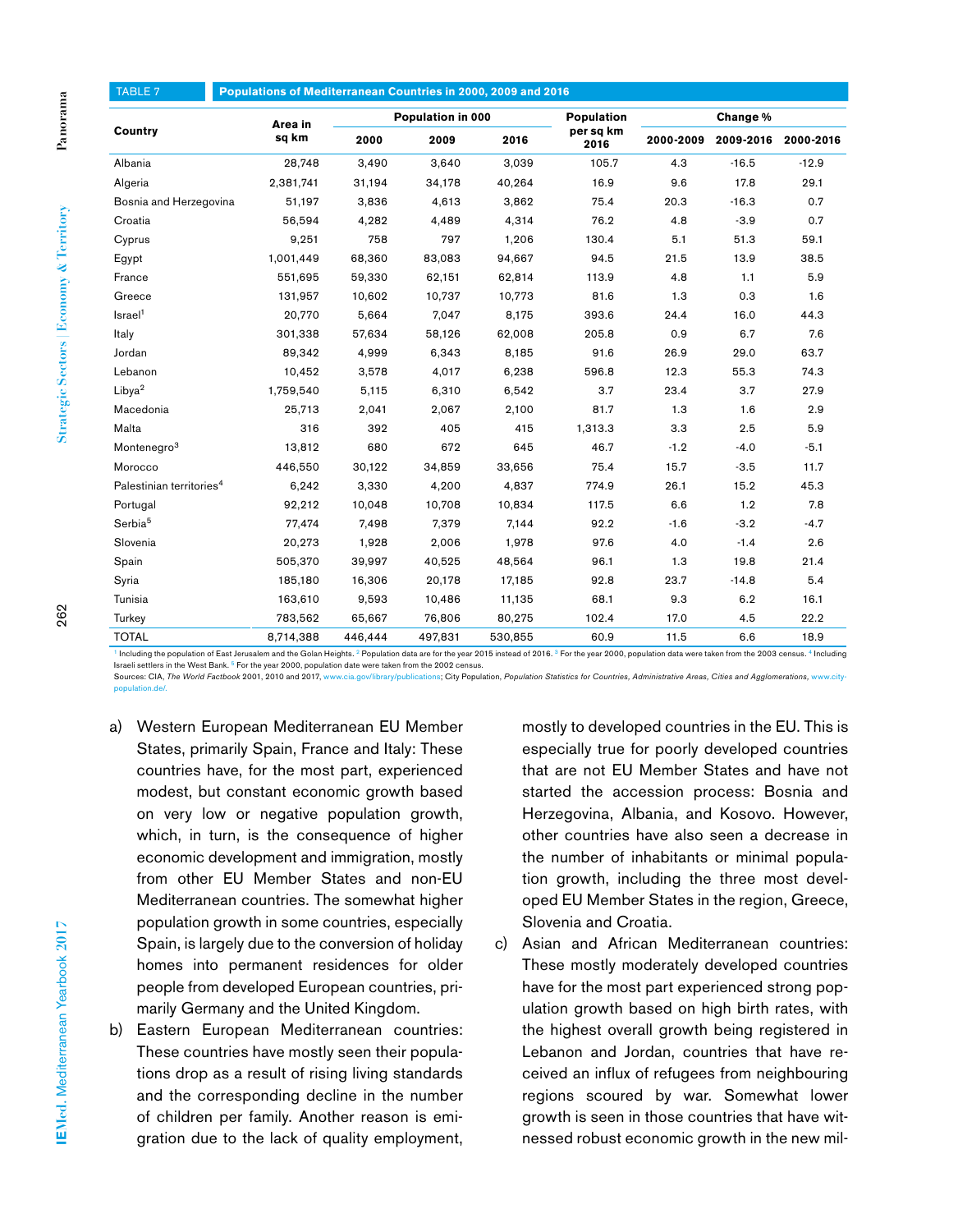| GDP per Capita in Mediterranean Countries in 2000, 2009 and 2016<br><b>TABLE 8</b> |        |                      |        |           |           |           |  |  |  |
|------------------------------------------------------------------------------------|--------|----------------------|--------|-----------|-----------|-----------|--|--|--|
|                                                                                    |        | GDP per capita in \$ |        |           | Change %  |           |  |  |  |
| Country                                                                            | 2000   | 2009                 | 2016   | 2000-2009 | 2009-2016 | 2000-2016 |  |  |  |
| Albania                                                                            | 3,000  | 7,800                | 11,900 | 160.0     | 52.6      | 296.7     |  |  |  |
| Algeria                                                                            | 5,500  | 7,200                | 15,000 | 30.9      | 108.3     | 172.7     |  |  |  |
| Bosnia and Herzegovina                                                             | 1,700  | 6,600                | 11,000 | 288.2     | 66.7      | 547.1     |  |  |  |
| Croatia                                                                            | 5,800  | 17,700               | 22,400 | 205.2     | 26.6      | 286.2     |  |  |  |
| Cyprus                                                                             | 14,000 | 21,300               | 34,400 | 52.1      | 61.5      | 145.7     |  |  |  |
| Egypt                                                                              | 3,600  | 6,000                | 12,100 | 66.7      | 101.7     | 236.1     |  |  |  |
| France                                                                             | 24,400 | 33,000               | 42,400 | 35.2      | 28.5      | 73.8      |  |  |  |
| Greece                                                                             | 17,200 | 31,500               | 26,800 | 83.1      | $-14.9$   | 55.8      |  |  |  |
| Israel                                                                             | 18,900 | 29,000               | 34,800 | 53.4      | 20.0      | 84.1      |  |  |  |
| Italy                                                                              | 22,100 | 30,300               | 36,300 | 37.1      | 19.8      | 64.3      |  |  |  |
| Jordan                                                                             | 3,500  | 5,200                | 11,100 | 48.6      | 113.5     | 217.1     |  |  |  |
| Lebanon                                                                            | 5,000  | 13,300               | 18,500 | 166.0     | 39.1      | 270.0     |  |  |  |
| Libya                                                                              | 8,900  | 13,600               | 14,200 | 52.8      | 4.4       | 59.6      |  |  |  |
| Macedonia                                                                          | 4,400  | 9,300                | 14,500 | 111.4     | 55.9      | 229.5     |  |  |  |
| Malta                                                                              | 14,300 | 24,700               | 37,900 | 72.7      | 53.4      | 165.0     |  |  |  |
| Montenegro <sup>1</sup>                                                            | 2,300  | 10,000               | 17,000 | 334.8     | 70.0      | 639.1     |  |  |  |
| Morocco                                                                            | 3,500  | 4,700                | 8,400  | 34.3      | 78.7      | 140.0     |  |  |  |
| Palestinian territories <sup>2</sup>                                               | 1,300  | 2,900                | 4,300  | 123.1     | 48.3      | 230.8     |  |  |  |
| Portugal                                                                           | 15,800 | 22,800               | 28,500 | 44.3      | 25.0      | 80.4      |  |  |  |
| Serbia <sup>1</sup>                                                                | 2,300  | 10,700               | 14,200 | 365.2     | 32.7      | 517.4     |  |  |  |
| Slovenia                                                                           | 12,000 | 28,000               | 32,000 | 133.3     | 14.3      | 166.7     |  |  |  |
| Spain                                                                              | 18,000 | 29,800               | 36,500 | 65.6      | 22.5      | 102.8     |  |  |  |
| Syria <sup>3</sup>                                                                 | 3,100  | 4,700                | 2,900  | 51.6      | $-38.3$   | $-6.5$    |  |  |  |
| Tunisia                                                                            | 6,500  | 9,300                | 11,700 | 43.1      | 25.8      | 80.0      |  |  |  |
| Turkey                                                                             | 6,800  | 11,600               | 21,100 | 70.6      | 81.9      | 210.3     |  |  |  |

<sup>1</sup> For the year 2000, data for GDP per capita refer to the whole state of Serbia and Montenegro. <sup>2</sup> GDP per capita data are for the year 2014 instead of 2015. <sup>3</sup> GDP per capita data are for the year 2015 instead  $of 2016$ 

Source: CIA, *The World Factbook* 2001, 2010 and 2017, www.cia.gov/library/publications/.

lennium, but also intensive emigration to Europe: Turkey, Morocco and Tunisia. Libya and Syria are a case apart, having registered negative population growth despite very high birth rates due to the exodus of their populations as a result of war.

The economic processes do not correlate with the demographic processes. This is because practically all developed European Mediterranean countries, including Israel, were badly hit by the 2008 economic crisis, and most have not fully recovered. At the same time, all moderately developed countries, except for Syria and Libya due to their wars, have experienced notable economic growth, especially Asian and African Mediterranean countries. However, significant economic growth can also be found in moderately developed eastern European Mediterranean countries, which have seen negative population growth and emigration, although this growth was much slower in the 2009-2016 period than in

the preceding period after 2000. Rapid economic growth in many south-eastern European countries after 2000 was partly due to the improvement in the security situation following the end of the wars in Croatia and Bosnia and Herzegovina in 1995 and the NATO intervention in Serbia in 1999.

Although data on per capita GDP growth needs to be taken with a grain of salt due to differences in currency exchange rates, it is interesting that the greatest growth in the 2000-2009 and 2009-2016 periods occurred in Turkey and all the Arab Mediterranean countries except for Syria and Libya. Algeria, Jordan, Egypt and Turkey registered the highest growth, while growth in Tunisia was much lower, largely because of the Tunisian economy's much greater dependence on tourism. According to recent data, only Algeria, Turkey and Malta registered real GDP growth rates consistently higher than 3% in the last three years, with the latter being a special case due to the recent growth of its financial and IT sectors.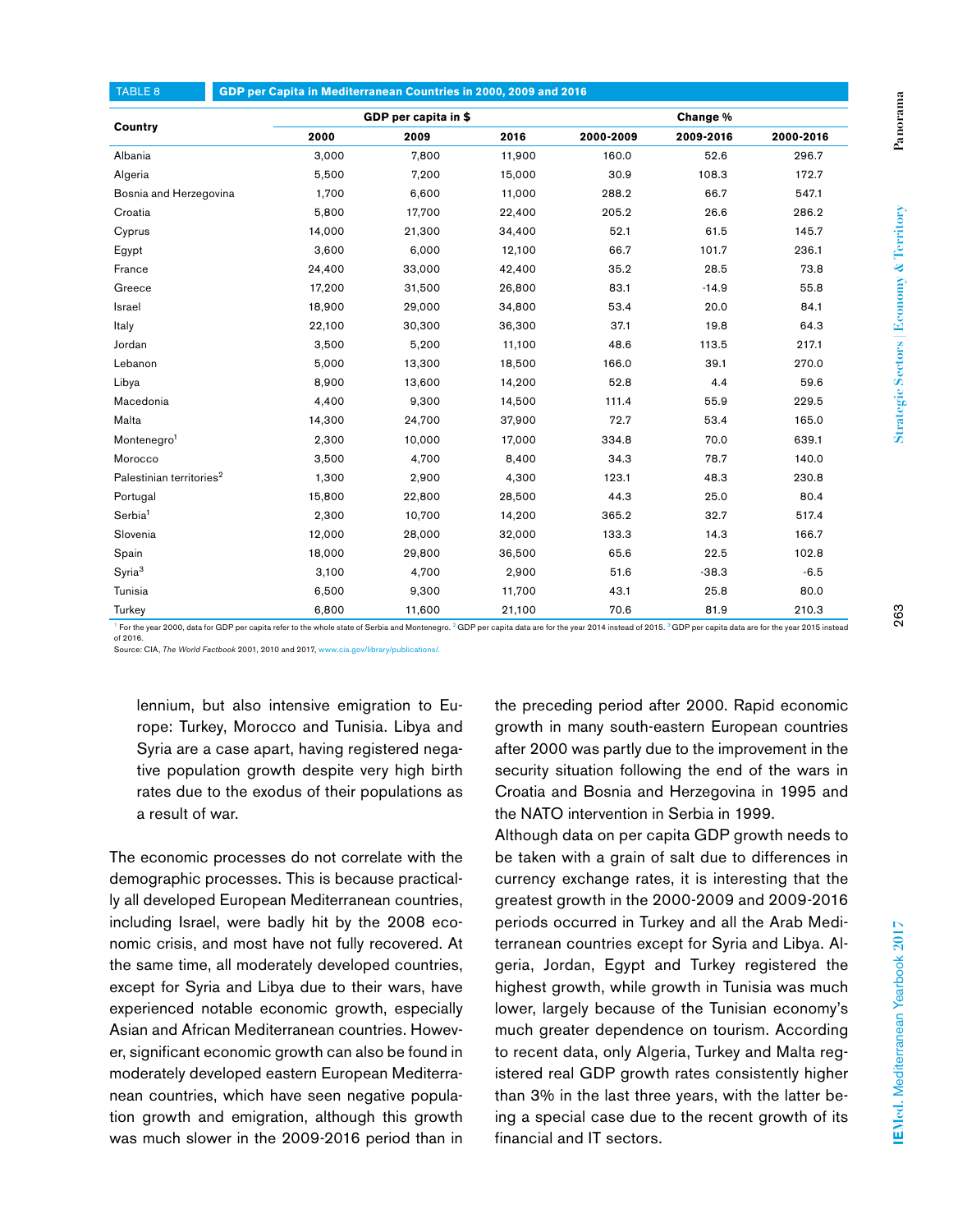| <b>TABLE 9</b>          | Number of Tourists in Mediterranean Countries in 2000, 2009 and 2015 |         |          |           |           |           |                                                                 |  |  |
|-------------------------|----------------------------------------------------------------------|---------|----------|-----------|-----------|-----------|-----------------------------------------------------------------|--|--|
| Country                 | <b>Tourists in thousands</b>                                         |         |          |           | Change %  |           | <b>Concentration of tourism near</b><br>the Mediterranean coast |  |  |
|                         | 2000                                                                 | 2009    | 2015     | 2000-2009 | 2009-2015 | 2000-2015 |                                                                 |  |  |
| Albania                 | 317                                                                  | 1,792   | 3,784    | 465.3     | 111.2     | 1,093.7   | very high (over 90%)                                            |  |  |
| Algeria                 | 866                                                                  | 1,912   | 1,710    | 120.8     | $-10.6$   | 97.5      | undeveloped tourism industry                                    |  |  |
| Bosnia and Herzegovina  | 171                                                                  | 311     | 678      | 81.9      | 118.0     | 296.5     | low (5-25%)                                                     |  |  |
| Croatia                 | 5,831                                                                | 8,694   | 12,683   | 49.1      | 45.9      | 117.5     | very high (over 90%)                                            |  |  |
| Cyprus                  | 2,686                                                                | 2,141   | 2,659    | $-20.3$   | 24.2      | $-1.0$    | very high (over 90%)                                            |  |  |
| Egypt                   | 5,116                                                                | 11,914  | 9,139    | 132.9     | $-23.3$   | 78.6      | low (5-25%)                                                     |  |  |
| France                  | 77,190                                                               | 76,764  | 84,452   | $-0.6$    | 10.0      | 9.4       | low (5-25%)                                                     |  |  |
| Greece                  | 13,096                                                               | 14,915  | 23,599   | 13.9      | 58.2      | 80.2      | very high (over 90%)                                            |  |  |
| Israel                  | 2,417                                                                | 2,321   | 2,799    | $-4.0$    | 20.6      | 15.8      | high (60-80%)                                                   |  |  |
| Italy                   | 41,181                                                               | 43,239  | 50,732   | 5.0       | 17.3      | 23.2      | high (60-80%)                                                   |  |  |
| Jordan                  | 1,427                                                                | 3,789   | 3,761    | 165.5     | $-0.7$    | 163.6     | not on the Mediterranean                                        |  |  |
| Lebanon                 | 742                                                                  | 1,844   | 1,518    | 148.5     | $-17.7$   | 104.6     | very high (over 90%)                                            |  |  |
| Libya <sup>1</sup>      | 174                                                                  | 34      | $\cdots$ | $-80.5$   | $\cdots$  | $\ddotsc$ | undeveloped tourism industry                                    |  |  |
| Macedonia               | 224                                                                  | 259     | 486      | 15.6      | 87.6      | 117.0     | not on the Mediterranean                                        |  |  |
| Malta                   | 1,216                                                                | 1,182   | 1,791    | $-2.8$    | 51.5      | 47.3      | very high (over 90%)                                            |  |  |
| Montenegro <sup>2</sup> | $\cdots$                                                             | 1,044   | 1,560    | $\cdots$  | 49.4      | $\cdots$  | very high (over 90%)                                            |  |  |
| Morocco                 | 4,240                                                                | 8,341   | 10,177   | 96.7      | 22.0      | 140.0     | low (5-25%)                                                     |  |  |
| Palestinian territories | 330                                                                  | 396     | 432      | 20.0      | 9.1       | 30.9      | undeveloped tourism industry                                    |  |  |
| Portugal                | 12,097                                                               | 6,439   | 9,957    | $-46.8$   | 54.6      | $-17.7$   | not on the Mediterranean                                        |  |  |
| Serbia <sup>2</sup>     | 239                                                                  | 645     | 1,132    | $\cdots$  | 75.5      | 373.6     | not on the Mediterranean                                        |  |  |
| Slovenia                | 1,090                                                                | 1,824   | 2,707    | 67.3      | 48.4      | 148.3     | low (5-25%)                                                     |  |  |
| Spain                   | 47,898                                                               | 52,178  | 68,215   | 8.9       | 30.7      | 42.4      | high (60-80%)                                                   |  |  |
| Syria                   | 1,416                                                                | 6,092   | .        | 330.2     | $\ldots$  | $\ddotsc$ | undeveloped tourism industry                                    |  |  |
| Tunisia                 | 5,058                                                                | 6,901   | 5,359    | 36.4      | $-22.3$   | 6.0       | very high (over 90%)                                            |  |  |
| Turkey                  | 9.586                                                                | 25.506  | 39,478   | 166.1     | 54.8      | 311.8     | high (60-80%)                                                   |  |  |
| <b>TOTAL</b>            | 234,608                                                              | 280,477 | 338,808  | 19.6      | 20.8      | 44.4      | high (60-80%)                                                   |  |  |

<sup>1</sup> Data for the number of tourists are for the year 2008 instead of 2009. <sup>2</sup> For the year 2000, data for the number of tourists refer to the whole state of Serbia and Montenegro.<br>Sources: UNWTO, C*ompendium of Tourism St* 

## **Tourism Development Processes in the Mediterranean and Consequences for Sustainability**

Like the demographic and economic processes, the data on tourism development point to three similar groups of countries. However, the trends are significantly different and there are numerous discrepancies, mostly due to political and security aspects. Based on the data on the number of foreign tourists and tourism revenue shown in Tables 9 and 10, the countries can again be divided into three groups in keeping with three characteristic trends in tourism development:

a) Growth in tourism in the western part of the European Mediterranean, which includes the three countries with the strongest tourism sectors (Spain, France and Italy), has been moderate in the last six years, although still significantly

higher than the economic growth in these countries. The comparatively small number of registered foreign tourists in 2009 compared to 2000 signifies that tourism in all three countries, as well as in neighbouring Portugal, was hit hard by the 2008 economic crisis. Information on tourism revenue shows comparatively higher growth between the years of 2000 and 2009, followed by a decline in the 2009-2015 period. This is partly due to disturbances in currency exchange rates with the euro, but it can also be attributed to the drop in tourism service prices as a result of the crisis. Somewhat similar trends can be seen in Cyprus, Israel and, to some extent, Malta, which is the only Mediterranean country in the EU to have fully recovered from the crisis. Another interesting fact is that Spain, the western Mediterranean country most affected by the financial crisis, exhibits significantly higher absolute and relative tourism growth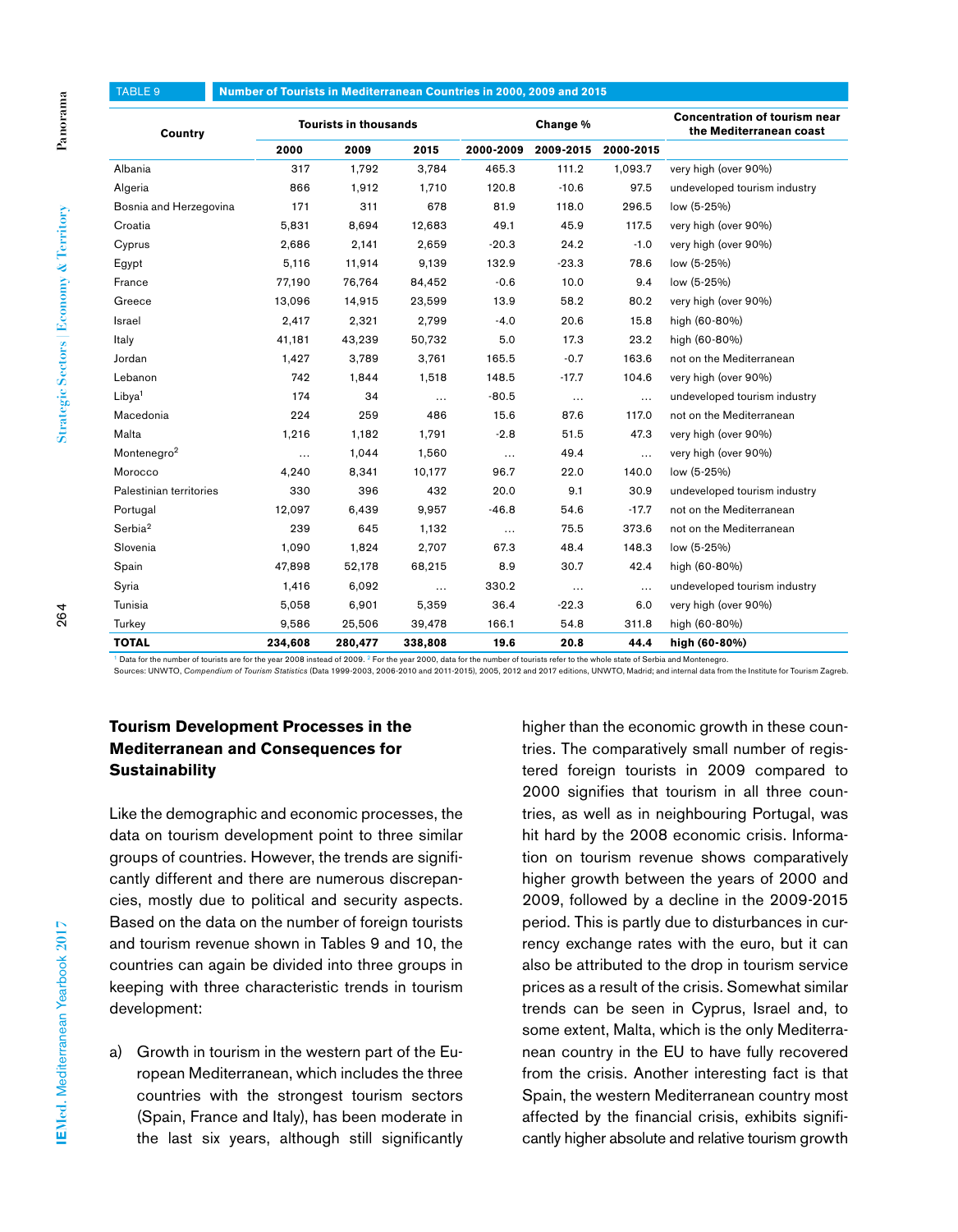| TABLE 10                | Tourism Receipts in Mediterranean Countries in 2000, 2009 and 2015 |         |          |           |           |           |                                   |                                   |
|-------------------------|--------------------------------------------------------------------|---------|----------|-----------|-----------|-----------|-----------------------------------|-----------------------------------|
| Country                 | Tourism receipts in mill. \$                                       |         |          | Change %  |           |           | <b>Expenditure</b><br>per tourist | <b>Receipts per</b><br>inhabitant |
|                         | 2000                                                               | 2009    | 2015     | 2000-2009 | 2009-2015 | 2000-2015 | 2015\$                            | 2015\$                            |
| Albania                 | 398                                                                | 2,012   | 1,614    | 405.5     | $-19.8$   | 305.5     | 427                               | 531                               |
| Algeria                 | 96                                                                 | 381     | 357      | 296.9     | $-6.3$    | 271.9     | 209                               | 9                                 |
| Bosnia and Herzegovina  | 178                                                                | 772     | 713      | 333.7     | $-7.6$    | 300.6     | 1,052                             | 185                               |
| Croatia                 | 2,871                                                              | 9,224   | 9,018    | 221.3     | $-2.2$    | 214.1     | 711                               | 2,090                             |
| Cyprus                  | 2,134                                                              | 2,459   | 2,489    | 15.2      | 1.2       | 16.6      | 936                               | 2,064                             |
| Egypt                   | 4,657                                                              | 11,757  | 6,897    | 152.5     | $-41.3$   | 48.1      | 755                               | 73                                |
| France                  | 30,981                                                             | 58,543  | 54,003   | 89.0      | $-7.8$    | 74.3      | 639                               | 860                               |
| Greece                  | 9,262                                                              | 14,796  | 15,662   | 59.7      | 5.9       | 69.1      | 664                               | 1,454                             |
| Israel                  | 4,571                                                              | 4,332   | 6.061    | $-5.2$    | 39.9      | 32.6      | 2,165                             | 741                               |
| Italy                   | 28,706                                                             | 41,938  | 39,805   | 46.1      | $-5.1$    | 38.7      | 785                               | 642                               |
| Jordan                  | 935                                                                | 3,471   | 4,997    | 271.2     | 44.0      | 434.4     | 1,329                             | 611                               |
| Lebanon                 | 742                                                                | 7,157   | 7,087    | 864.6     | $-1.0$    | 855.1     | 4,669                             | 1,136                             |
| Libya <sup>1</sup>      | 97                                                                 | 99      | $\ldots$ | 2.1       | $\cdots$  | $\cdots$  | $\cdots$                          | $\ldots$                          |
| Macedonia               | 88                                                                 | 232     | 270      | 163.6     | 16.4      | 206.8     | 556                               | 129                               |
| Malta                   | 754                                                                | 1,116   | 1,367    | 48.0      | 22.5      | 81.3      | 763                               | 3,294                             |
| Montenegro <sup>2</sup> | $\ldots$                                                           | 705     | 947      | $\cdots$  | 34.3      | $\cdots$  | 607                               | 1,468                             |
| Morocco                 | 2,284                                                              | 7,980   | 7,534    | 249.4     | $-5.6$    | 229.9     | 740                               | 224                               |
| Palestinian territories | 226                                                                | 410     | 478      | 81.4      | 16.6      | 111.5     | 1,106                             | 99                                |
| Portugal                | 6,027                                                              | 12,315  | 15,721   | 104.3     | 27.7      | 160.8     | 1,579                             | 1,451                             |
| Serbia <sup>2</sup>     | 30                                                                 | 989     | 1,322    | $\cdots$  | 33.7      | 4,306.7   | 1,168                             | 185                               |
| Slovenia                | 1,016                                                              | 2,735   | 2,697    | 169.2     | $-1.4$    | 165.5     | 996                               | 1,363                             |
| Spain                   | 33,833                                                             | 59,539  | 56,484   | 76.0      | $-5.1$    | 66.9      | 828                               | 1,163                             |
| Syria                   | 1,082                                                              | 3,781   | $\ldots$ | 249.4     | $\ldots$  | $\cdots$  | $\ldots$                          | $\cdots$                          |
| Tunisia                 | 1,977                                                              | 3,526   | 1,869    | 78.4      | $-47.0$   | $-5.5$    | 349                               | 168                               |
| Turkey                  | 7,636                                                              | 24,601  | 35,413   | 222.2     | 43.9      | 363.8     | 897                               | 441                               |
| <b>TOTAL</b>            | 140,581                                                            | 274,870 | 272,805  | 95.5      | $-0.8$    | 94.1      | 805                               | 514                               |

<sup>1</sup> Data for the number of tourism receipt are for the year 2008 instead of 2009.<sup>2</sup> For the year 2000, data for the number of tourism receipt refer to the whole state of Serbia and Montenegro. Sources: UNWTO, *Compendium of Tourism Statistics* (Data 1999-2003, 2006-2010 and 2011-2015), 2005, 2012 and 2017 editions, UNWTO, Madrid.

than both Italy and France, which were less significantly hit by the crisis.

b) The eastern part of the European Mediterranean has also seen proportionally high growth in tourism, especially in those countries that started at very low levels in previous periods, such as Bosnia and Herzegovina or Serbia. Tourism also grew strongly in other south-eastern European countries, including Turkey and three EU Member States: Greece, Croatia and Slovenia. The most impressive growth was registered in Albania, where the number of foreign tourists is now twelve times higher than at the turn of the new millennium, such that the country is now a respectable tourism destination. Indeed, when tourist numbers are taken into account, it outperforms states that it previously lagged far behind, such as Cyprus and Israel. Strong tourism growth can also be found in both Turkey, a country that has experienced significant demographic growth since 2000, and those countries that have seen rapid declines in their populations and strong emigration. Additionally, tourism growth rates are positive in both countries where the entire economy is growing, such as Montenegro and Albania, and Greece and Croatia, countries that were hit hard by the 2008 economic crisis.

c) With the exception of Morocco, Arab countries in the African and Asian Mediterranean experienced a large drop in the number of tourists after significant growth in the 2000s. This is especially the case in Egypt and Tunisia, the strongest tourist destinations in the African Mediterranean, where the number of tourists fell by more than 20 per cent between 2009 and 2016, as well as in Syria and Libya, where tourism has virtually disappeared due to the wars. The decline in tourism is also evident in other Arab states, both in Lebanon and Jordan, which have some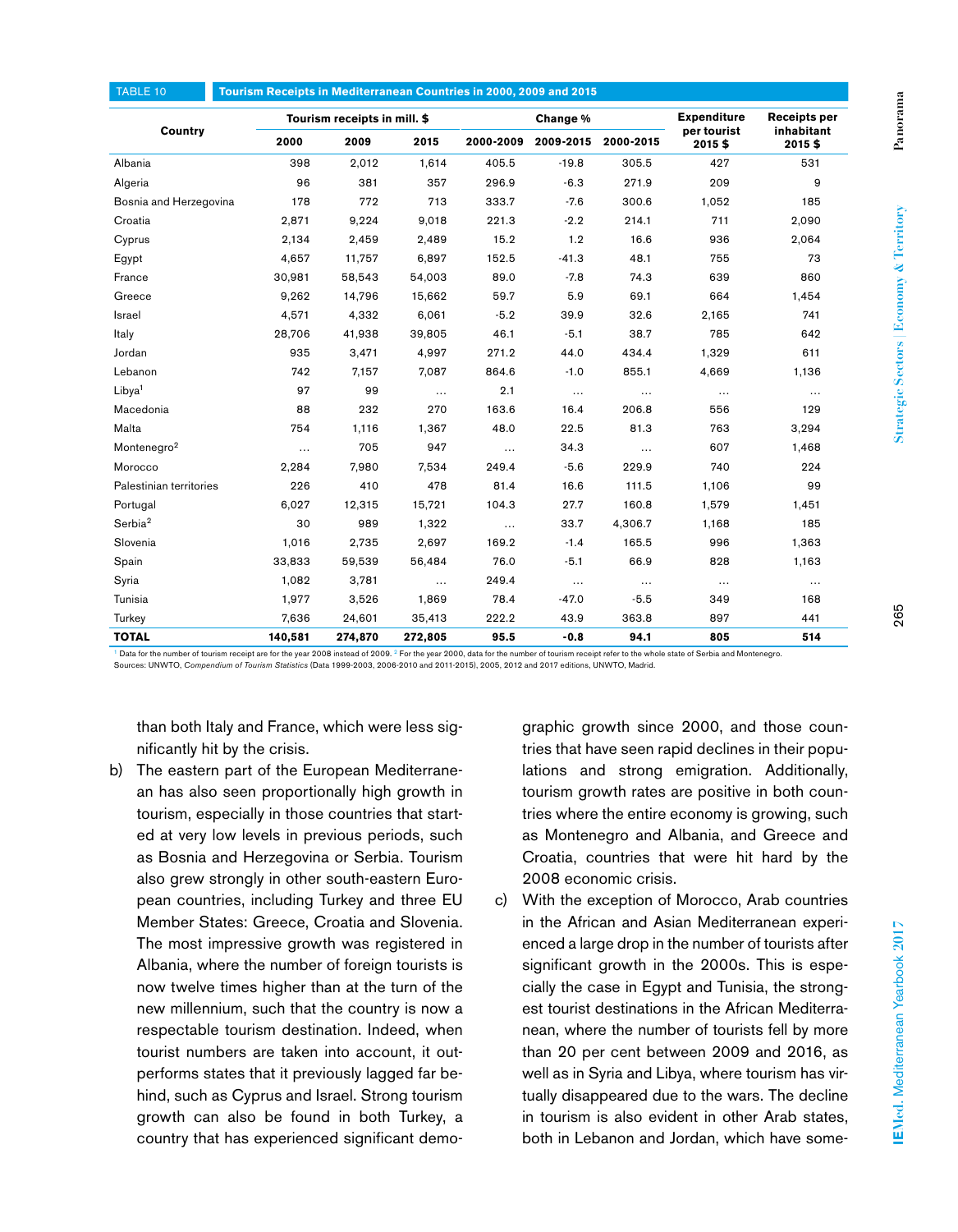what developed tourism industries, and in Algeria, which has just begun to open up to tourism. Seeing that, with the exception of Syria and Libya, these countries are experiencing high demographic and economic growth, it is clear that this decline is primarily due to the Arab Spring. In this regard, it is worth noting that Morocco, despite registering the greatest tourism growth of all the Arab Mediterranean countries, is following unfavourable demographic and economic trends, not only compared to Algeria, where tourism has never played a significant role, but also Egypt, where the tourism sector is experiencing major problems.

In light of the listed differences, it is clear that over the entire period from 2000 to 2015, tourism in the Mediterranean grew the most in the north-eastern part of the region. The strong tourism growth in the eastern European Mediterranean is partly due to the redirection of tourists who previously went to Egypt and Tunisia, but also to improvements in the security situation in the aftermath of the wars in the former Yugoslavia. In recent years, most south-eastern European countries generally became safer than western Europe, especially France and Germany, which have been exposed to terrorist attacks and problems with large immigrant populations from Islamic countries in Africa and Asia. Another significant pull factor for tourism in south-eastern Europe is the more competitive prices, which have emerged as an important consideration given the economic crisis in the EU, the main tourist market for the whole Mediterranean region.

Turbulent events have had a strong impact on tourism, one of the most important industries throughout the Mediterranean, especially in those countries in which it is the main economic activity

The consequences of these trends for the sustainability of tourism development in the Mediterranean are also different for each of the three groups of

Mediterranean countries, although the numerous specificities of individual states and areas within them must be taken into account. In this context, special importance should be given to countries primarily oriented towards beach tourism on the Mediterranean coast, including most of the eastern European Mediterranean, as can be seen in Table 10. It is especially the case in Greece, Croatia, Albania, Cyprus and Montenegro and, to a lesser extent Turkey, while in the other Mediterranean states, tourism is highly concentrated on the coasts only in Malta and Tunisia and, to a lesser extent, Spain, Italy and Israel. However, problems of tourism concentration in coastal areas can also be found in countries in which tourism is not primarily focused on the Mediterranean coast, such as Egypt or France, as well as in countries that have very short coastlines, such as Slovenia and Bosnia and Herzegovina.

# In Egypt and Tunisia, the number of tourists fell by more than 20 per cent between 2009 and 2016

One important indicator of the growing pressure on the natural environment in the Mediterranean is the increase in airplane passengers, as shown in Table 11. In the last ten years, this growth has also been highest in the eastern European Mediterranean, especially in Croatia and Montenegro. A significant increase in the number of airplane passengers was also seen in Morocco, as well as in certain Asian and African Mediterranean countries that did not register significant growth in tourism as a whole, such as Egypt, Lebanon or Algeria. The growth of low-cost airlines and the renovation of airports, such as the one in Alexandria in Egypt, should also be taken into account. Although the growth in airplane traffic in the western part of the Mediterranean was significantly weaker, there were differences in specific areas. The highest growth was registered in regions that have historically been less developed in terms of tourism, such as the southern Adriatic coast of Italy, while air traffic increased the least in the two main French tourism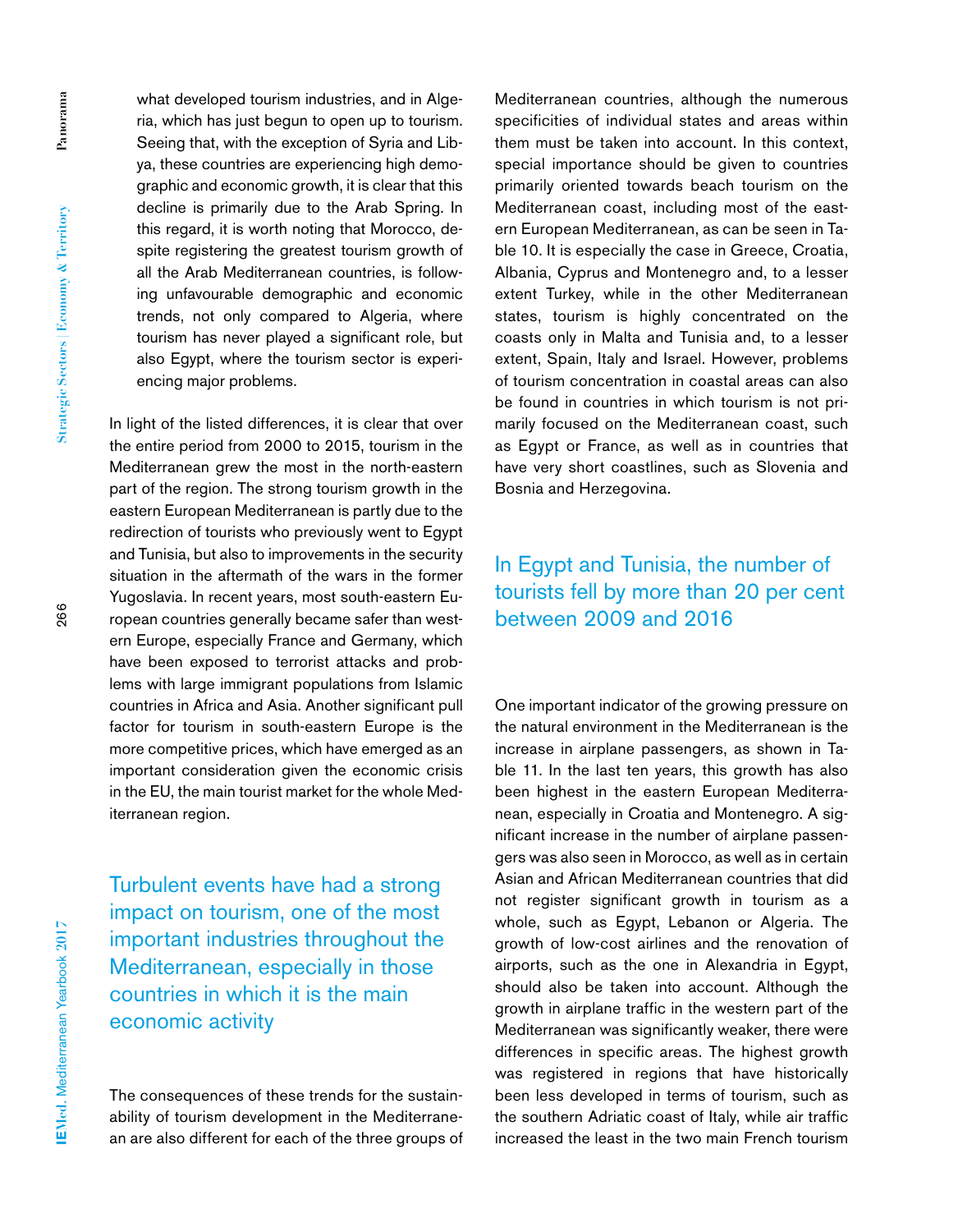| TABLE 11                                                                                        | Number of Passengers at Airports Located Less than 100 Kilometres from the Mediterranean Coast                       |                                               |             |             |         |                               |        |  |  |
|-------------------------------------------------------------------------------------------------|----------------------------------------------------------------------------------------------------------------------|-----------------------------------------------|-------------|-------------|---------|-------------------------------|--------|--|--|
|                                                                                                 | State / region (airports with 100,000 or more passengers                                                             | <b>Total number of passengers</b><br>Change % |             |             |         |                               |        |  |  |
| in brackets)                                                                                    |                                                                                                                      | 2000                                          | 2009        | 2015        |         | 2000-2009 2009-2015 2000-2015 |        |  |  |
| Spain - Andalusia and Melilla (Malaga, Almeria, Jerez de la<br>Frontera, Granada-Jaen, Melilla) |                                                                                                                      | 11,767,528                                    | 14,975,390  | 19,592,293  | 27.3    | 30.8                          | 66.5   |  |  |
| Spain - Valencia and Murcia (Valencia, Alicante, Murcia)                                        |                                                                                                                      | 8,411,957                                     | 15,519,140  | 19,241,029  | 84.5    | 24.0                          | 128.7  |  |  |
|                                                                                                 | Spain - Balearic Islands (Palma de Mallorca, Ibiza, Menorca)                                                         | 26,650,293                                    | 28,209,526  | 36,848,862  | 5.9     | 30.6                          | 38.3   |  |  |
|                                                                                                 | Spain - Catalonia / Barcelona (Barcelona, Girona, Reus)                                                              | 21,167,650                                    | 34,415,267  | 46,637,067  | 62.6    | 35.5                          | 120.3  |  |  |
| Béziers, Nîmes)                                                                                 | France - Occitanie (Montpellier, Perpignan, Carcassonne,                                                             | 2,733,337                                     | 2,372,118   | 2,715,706   | $-13.2$ | 14.5                          | $-0.6$ |  |  |
|                                                                                                 | France - Provence-Alpes-Côte d'Azur (Nice, Marseilles, Toulon)                                                       | 16,556,441                                    | 17,697,756  | 21,453,936  | 6.9     | 21.2                          | 29.6   |  |  |
|                                                                                                 | France - Corsica (Ajaccio, Bastia, Figari, Calvi)                                                                    | 2,212,419                                     | 2,503,239   | 3,349,413   | 13.1    | 33.8                          | 51.4   |  |  |
| Cuneo)                                                                                          | Italy - Tuscany, Liguria and Piedmont (Pisa, Florence, Genoa,                                                        | 3,825,663                                     | 6,963,966   | 8,910,999   | 82.0    | 28.0                          | 132.9  |  |  |
|                                                                                                 | Italy - Lazio / Rome (Rome Fiumicino, Rome Ciampino)                                                                 | 27,117,643                                    | 38,565,915  | 47,140,468  | 42.2    | 22.2                          | 73.8   |  |  |
| Calabria, Crotone)                                                                              | Italy - Campania and Calabria (Naples, Lamezia Terme, Reggio                                                         | 5,463,046                                     | 7,451,333   | 10,059,392  | 36.4    | 35.0                          | 84.1   |  |  |
| Pantelleria)                                                                                    | Italy - Sicily (Catania, Palermo, Trapani, Comiso, Lampedusa,                                                        | 7,393,302                                     | 11,699,011  | 15,551,570  | 58.2    | 32.9                          | 110.3  |  |  |
|                                                                                                 | Italy - Sardinia (Cagliari, Olbia, Alghero)                                                                          | 4,068,064                                     | 6,534,526   | 7,587,521   | 60.6    | 16.1                          | 86.5   |  |  |
|                                                                                                 | Italy - Puglia and Abruzzo (Bari, Brindisi, Pescara)                                                                 | 1,980,157                                     | 4,325,771   | 7,224,523   | 118.5   | 67.0                          | 264.8  |  |  |
| Italy - Emilia-Romagna and Marche (Bologna, Rimini, Forli,<br>Ancona)                           |                                                                                                                      | 3,959,391                                     | 6,114,379   | 8,403,320   | 54.4    | 37.4                          | 112.2  |  |  |
|                                                                                                 | Italy - Veneto and Friuli-Venezia Giulia (Venice, Treviso, Trieste)                                                  | 4,991,715                                     | 9,180,923   | 12,986,554  | 83.9    | 41.5                          | 160.2  |  |  |
| Malta (Malta)                                                                                   |                                                                                                                      | 3,004,714                                     | 2,918,664   | 5,080,071   | $-2.9$  | 74.1                          | 69.1   |  |  |
| Croatia (Split, Dubrovnik, Zadar, Pula, Rijeka)                                                 |                                                                                                                      | 1,079,987                                     | 2,861,663   | 5,377,124   | 165.0   | 87.9                          | 397.9  |  |  |
| Montenegro (Tivat, Podgorica)                                                                   |                                                                                                                      | 696,678                                       | 982,532     | 1,855,836   | 41.0    | 88.9                          | 166.4  |  |  |
| Albania (Tirana) <sup>1</sup>                                                                   |                                                                                                                      | 785,000                                       | 1,394,688   | 1,997,044   | 77.7    | 43.2                          | 154.4  |  |  |
| Preveza, Ioannina) <sup>2</sup>                                                                 | Greece - Ionian Islands and Epirus (Corfu, Zakynthos, Kefallinia,                                                    |                                               | 3,498,000   | 5,328,404   | $-6.5$  | 52.3                          | 42.4   |  |  |
|                                                                                                 | Greece - Attica and the Peloponnese (Athens, Patras, Kalamata) <sup>2</sup>                                          | 12,010,448                                    | 16,383,589  | 20,377,368  | 36.4    | 24.4                          | 69.7   |  |  |
| Greece - Crete (Heraklion, Chania) <sup>2</sup>                                                 |                                                                                                                      | 6,492,726                                     | 6,847,840   | 9,854,160   | 5.5     | 43.9                          | 51.8   |  |  |
|                                                                                                 | Greece - Aegean Islands (Rhodes, Kos, Santorini, Mykonos,<br>Mytilene, Samos, Karpathos, Chios, Lemnos) <sup>2</sup> | 7,213,175                                     | 7,708,111   | 10,886,116  | 6.9     | 41.2                          | 50.9   |  |  |
| Skiathos, Kavala, Alexandroupolis) <sup>2</sup>                                                 | Greece - Macedonia, Thrace and Thessaly (Thessaloniki,                                                               | 4,409,027                                     | 4,985,195   | 6,868,791   | 13.1    | 37.8                          | 55.8   |  |  |
|                                                                                                 | Turkey - Aegean (Izmir, Dalaman, Bodrum, Balikesir, Çanakkale)                                                       | 5,610,050                                     | 12,349,941  | 20,695,048  | 120.1   | 67.6                          | 268.9  |  |  |
|                                                                                                 | Turkey - Mediterranean (Antalya, Alanya, Adana, Hatay)                                                               | 8,405,474                                     | 21,512,170  | 26,708,664  | 155.9   | 24.2                          | 217.8  |  |  |
|                                                                                                 | Cyprus (Larnaca, Ercan, Paphos) <sup>1</sup>                                                                         |                                               | 9,053,235   | 12,414,729  | 16.6    | 37.1                          | 59.9   |  |  |
| Lebanon (Beirut)                                                                                |                                                                                                                      |                                               | 4,952,899   | 7,203,781   | 111.4   | 45.4                          | 207.4  |  |  |
| Israel (Tel Aviv Ben Gurion, Tel Aviv Sde Dov, Haifa)                                           |                                                                                                                      | 10,849,076                                    | 11,638,477  | 18,750,730  | 7.3     | 61.1                          | 72.8   |  |  |
| Egypt <sup>*</sup> (Alexandria, Borg El-Arab)                                                   |                                                                                                                      | 263,491                                       | 1,514,017   | 2,788,710   | 474.6   | 84.2                          | 958.4  |  |  |
| Tunisia (Tunis, Enfidha, Djerba, Monastir)                                                      |                                                                                                                      | 9,435,103                                     | 11,046,316  | 11,465,757  | 17.1    | 3.8                           | 21.5   |  |  |
| Algeria (Algiers, Oran, Bejaia) <sup>1</sup>                                                    |                                                                                                                      | 3,775,701                                     | 5,795,623   | 8,282,702   | 53.5    | 42.9                          | 119.4  |  |  |
| Morocco (Tangier, Nador, Oujda)                                                                 |                                                                                                                      | 531,628                                       | 1,106,880   | 2,035,163   | 108.2   | 83.9                          | 282.8  |  |  |
| <b>TOTAL MEDITERRANEAN</b>                                                                      |                                                                                                                      | 236,711,186                                   | 333,078,100 | 445,672,851 | 40.7    | 33.8                          | 88.3   |  |  |

<sup>1</sup> Data for the number of passengers are for the year 2015 instead of 2016.<sup>2</sup> Some data for the number of passengers are for the years 2002 and 2004 instead of 2000<br>Sources: Airports Council International, www.aci.aero/;

regions of Provence and Occitanie, as well as in the Balearic Islands, the area with the highest tourism concentration in Spain.

Sources: Airports Council International, ww

In line with these developments, since 2000, the state of environmental sustainability has declined the most in countries in the eastern European Mediterra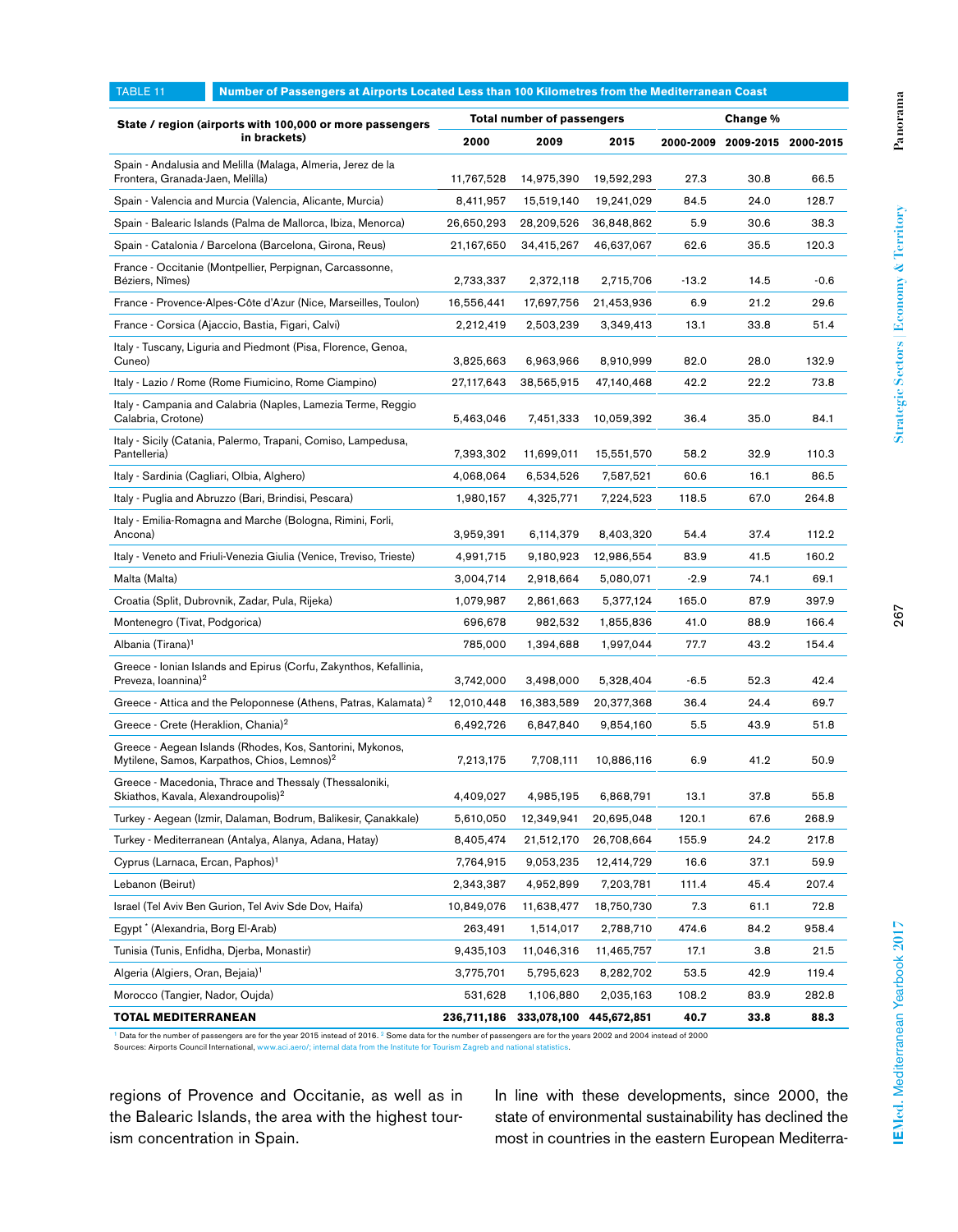268

nean, and much less in countries with more developed tourism industries, such as Spain, France and Italy, although a proportionally larger share of the Mediterranean coastline is filled with tourism infrastructure in these three countries than in most of the eastern European Mediterranean ones. Unfortunately, in Turkey, Greece, Croatia, Montenegro and, especially, Albania, insufficient sensitivity has been shown towards the environmental aspects of the rapid expansion of tourism. As a result, in the last twenty years these countries have been exposed to very intense and, for the most part, unplanned development of tourism infrastructure and secondary residences along a substantial proportion of their coastlines, repeating the numerous mistakes made by western European Mediterranean countries in the past.

# Special importance should be given to countries primarily oriented towards beach tourism on the Mediterranean coast

The widespread perception that tourism has an overwhelmingly positive impact on the sociocultural and economic spheres, the other two primary pillars of sustainability, has led to declines in its environmental sustainability. This is especially true in Albania, Montenegro and Turkey, which are currently undergoing processes of very strong demographic and economic growth in coastal areas as a result of tourism, with the corresponding demographic and economic decline in inland regions. In these countries, tourism jobs are still considered more desirable than most other types of jobs, despite the relatively low salaries compared to developed European countries and the seasonal nature of the employment. In recent years, this has also been the case even in comparatively more developed countries, such as Greece and Croatia, where the economic crisis led to job loss and a drastic decrease in salaries in almost all basic types of jobs other than tourism. It is to be expected that sensitivity to the negative impacts of tourism would be even less pronounced in the African part of the Mediterranean, where many tourism jobs were lost due to the Arab Spring, and doubt has been cast on the continued profitability of existing tourist businesses due to the drastic price cuts implemented to stay in business.

### **Challenges of Future Sustainable Tourism Development in the Mediterranean in Light of the New Circumstances**

Although tourism continues to grow in the Mediterranean in the new millennium, especially in the eastern European part, compared to other regions of the world, this growth is much weaker. For example, the number of foreign tourists in the Mediterranean in the 2000-2015 period increased by 44%, a rate similar to that found in the regions of western Europe, North America and the Caribbean, with the lowest growth being registered in countries in which sustainability was jeopardized in many areas due to intensive development in the past. At the same time, in areas of Sub-Saharan Africa, South Asia, the Far East, Southeast Asia and Central America, tourism more than doubled, although it should be borne in mind that many destinations carried out large projects of dubious environmental sustainability, which were only moderately resisted due to the economic benefits of tourism.

Excessive development of tourist infrastructure has not been stopped, despite widespread awareness of the numerous negative consequences of this form of development, primarily, low utilization and occupation of large and valuable tracts of coastline

Significant resistance to the expansion of tourism in the Mediterranean occurred mainly in specific areas of extremely high pressure, mostly consisting of exceptionally attractive urban areas. This was especially true in cities exposed to large numbers of cruise ships, such as Barcelona in Spain, Venice in Italy, Dubrovnik in Croatia or Rhodes in Greece. In